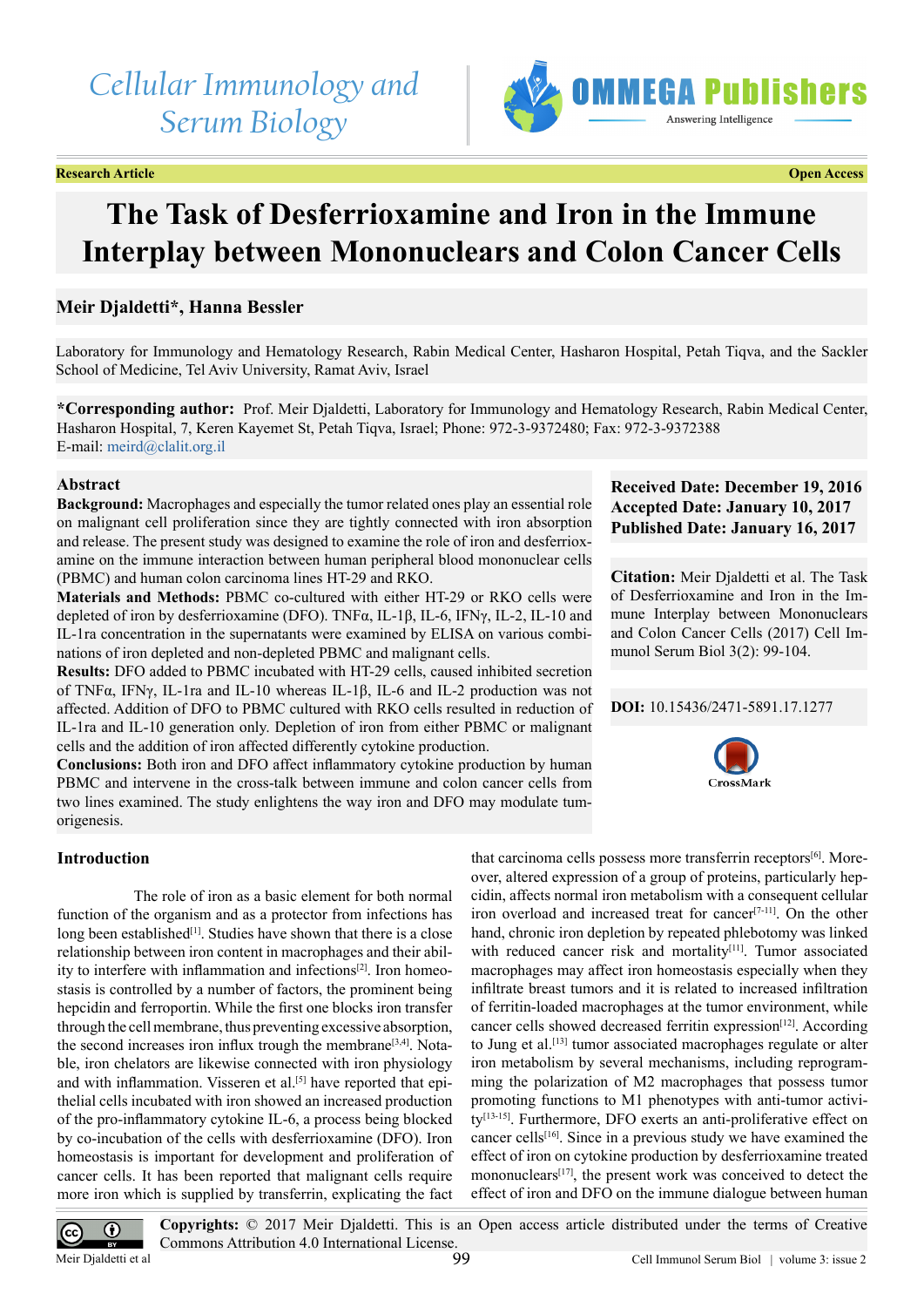

peripheral blood mononuclear cells (PBMC) and cells from HT-29 and RKO human colon cancer lines.

# **Materials and Methods**

# **Cell Preparation**

Peripheral blood mononuclear cells (PBMC) were separated from venous blood from blood bank donors using Lymphoprep-1077 (Axis-Shield PoC AS, Oslo, Norway) after obtaining an informed consent. The cells were washed twice in phosphate buffered saline (PBS) and suspended in RPMI-1640 medium (Biological Industries, Beith Haemek, Israel) containing 1% penicillin, streptomycin and nystatin, 10% heat inactivated fetal bovine serum (FBS), and was designated as complete medium (CM).

# **Desferrioxamine Preparation**

Desferrioxamine mesylate (DFO) (Desferal, Novartis Pharma, Switzerland) was freshly dissolved in saline at a concentration of 10 mM and further dilutions were prepared in saline. DFO was added to cultures at a final volume of 10µl/ml.

# **Colon cancer cell lines**

HT-29 and RKO human colon cancer cell lines were obtained from American Type Cultural Collection, Rockville, MD. The cells were maintained in CM containing Mc-COY'S 5A medium and modified eagle medium (MEM- Biological Industries Co, Beth-Haemek, Israel) respectively, supplemented with 10% FBS, 2mM L-glutamine and antibiotics (penicillin, streptomycin and nystatin-Biological Industries Co, Beth-Haemek, Israel). The cells were grown in T-75 culture flasks at 37°C in a humidified atmosphere containing  $5\%$  CO<sub>2</sub>.

# **DFO and cell viability**

0.1 ml of PBMC suspension  $(2 \times 10^6/\text{ml} \text{ in CM})$  was added to each of 96 well plates. DFO was used at concentrations of 0, 25 µM, 50 µM and 100 µM. Incubation was carried on for 24 hrs at 37°C in a humidified atmosphere containing 5%  $CO_2$ . At the end of the incubation period 0.1 ml of 10% trypan blue dye was added to each well and the number of viable, as well as dead cells was detected.

# **Effect of DFO on cell proliferation.**

Since PBMC do not proliferate unless they are exogenously stimulated, the effect of DFO was determined on HT-29 and RKO cell proliferation only, using XTT cell proliferation assay kit (Biological Industries, Beith Haemek, Israel). Briefly: 0.1 ml aliquots of HT-29 or RKO cell suspension  $(2 \times 10^5/m)$ of appropriate CM) were added to each one of 96 well plates and incubated for 24 hrs in the absence or presence of DFO at concentrations as indicated. At the end of the incubation period, the cells were stained for proliferation according to the manufacturer's instructions. The plates were incubated for 2 - 4 hrs at 37°C in a humidified incubator containing 5%  $CO_2$ , and the absorbance was measured at 450 nm using ELISA reader. (Table.1) **Effect of DFO on cytokine production**

0.5 ml of PBMC  $(4 \times 10^6/\text{ml of CM})$  was incubated with equal volume of CM or with one type of colon cancer cells  $(4 \times 10^{5}/\text{ml})$  suspended in appropriate CM. DFO was added at the onset of cultures at concentrations of 25  $\mu$ M, 50  $\mu$ M and 100 µM. Control cultures were incubated without DFO. The cultures were maintained for 24 hrs at  $37^{\circ}$ C in a humidified atmosphere

containing  $5\%$  CO<sub>2</sub>. At the end of the incubation period the cells were removed by centrifugation at 450 g for 10 min., the supernatants were collected and kept at -70°C until assayed for cytokine content (Table 3).

# **Effect of iron on cytokine production by DFO treated HT-29, RKO or PBMC**

Another set of experiments was carried out to deplete iron from cancer cells or PBMC. Briefly, 0.5 ml of colon cancer cells (HT-29 or RKO) (4  $x$  10<sup>5</sup>/ml) suspended in appropriate CM were seeded in each of 24 well plates and were incubated for 150 min at 37 $\degree$ C in a humidified atmosphere containing 5% CO<sub>2</sub> in the absence or presence of DFO at a concentration of 100 µM. At the end of the incubation period, the supernatants were removed and replaced by 0.5 ml of fresh CM and 0.5 ml of PBMC suspension (4 x 10<sup>6</sup>/ml of CM) were added to each well. The cultures were incubated for additional 24 hrs at  $37^{\circ}$ C in the absence or presence of iron [(Venofer, a hydroxide sucrose solution),Vifor, International, St. Gallen, Switzerland] at 100 µg/dl.

Alternatively, PBMC  $(4 \times 10^6/\text{ml of CM})$  were incubated without or with 100  $\mu$ M of DFO for 150 min at 37 $\degree$ C in a humidified atmosphere containing  $5\%$  CO<sub>2</sub>. At the end of the incubation period the cells were sedimented by centrifugation at 450 g for 10 min and washed twice with saline. Then, the cells were suspended in CM and 0.5 ml aliquots were added to each well of 24 well plates containing 0.5 ml of either HT-29 or RKO cells at  $4 \times 10^{5}$ /ml. Plates were incubated for additional 24 hrs in the absence or presence of 100 µg/dl iron, as described above. At the of the incubation periods the cells were removed and the supernatants were collected and kept at -70°C until assayed for cytokines content.

# **Cytokine content in the supernatants**

The concentration of the following cytokines: TNF $\alpha$ , IL-1β, IL-6, IFNγ, IL-2, IL-10, and IL-1ra in the supernatants was tested using ELISA kits specific for these cytokines (Biosource International, Camarillo, CA), as detailed in the guideline provided by the manufacturer. The detection levels of these kits were: 15 pg/ml for IL-6 and 30 pg/ml for the remaining ones.

# **Statistics**

A linear mixed model with repeated measures and the assumption of compound symmetry (CS) was used to assess the effect of different concentrations of DFO on cytokine secretion by PBMC induced by colon cancer cells. SAS vs 9.4 were used for this analysis. Paired t-test was applied to compare between the level of cytokines produced with various concentrations of DFO and that found in control cultures. Probability values of  $p <$ 0.05 were considered as significant. The results are expressed as  $mean \pm SEM$ .

# **Results**

# **Effect of DFO on cancer cell proliferation**

DFO added to HT-29 cells at the concentrations tested had no effect on their proliferation as examined by XTT test  $(F_3)$  $35 = 0.16$ , p = 0.924). However, the proliferation of RKO cells was significantly inhibited ( $F_{3, 35} = 6.52$ ,  $p = 0.004$ ) and was reduced by 16%, 20% and 17% at DFO concentrations of 25, 50 and 100  $\mu$ M respectively (p < 0.003, Table 1).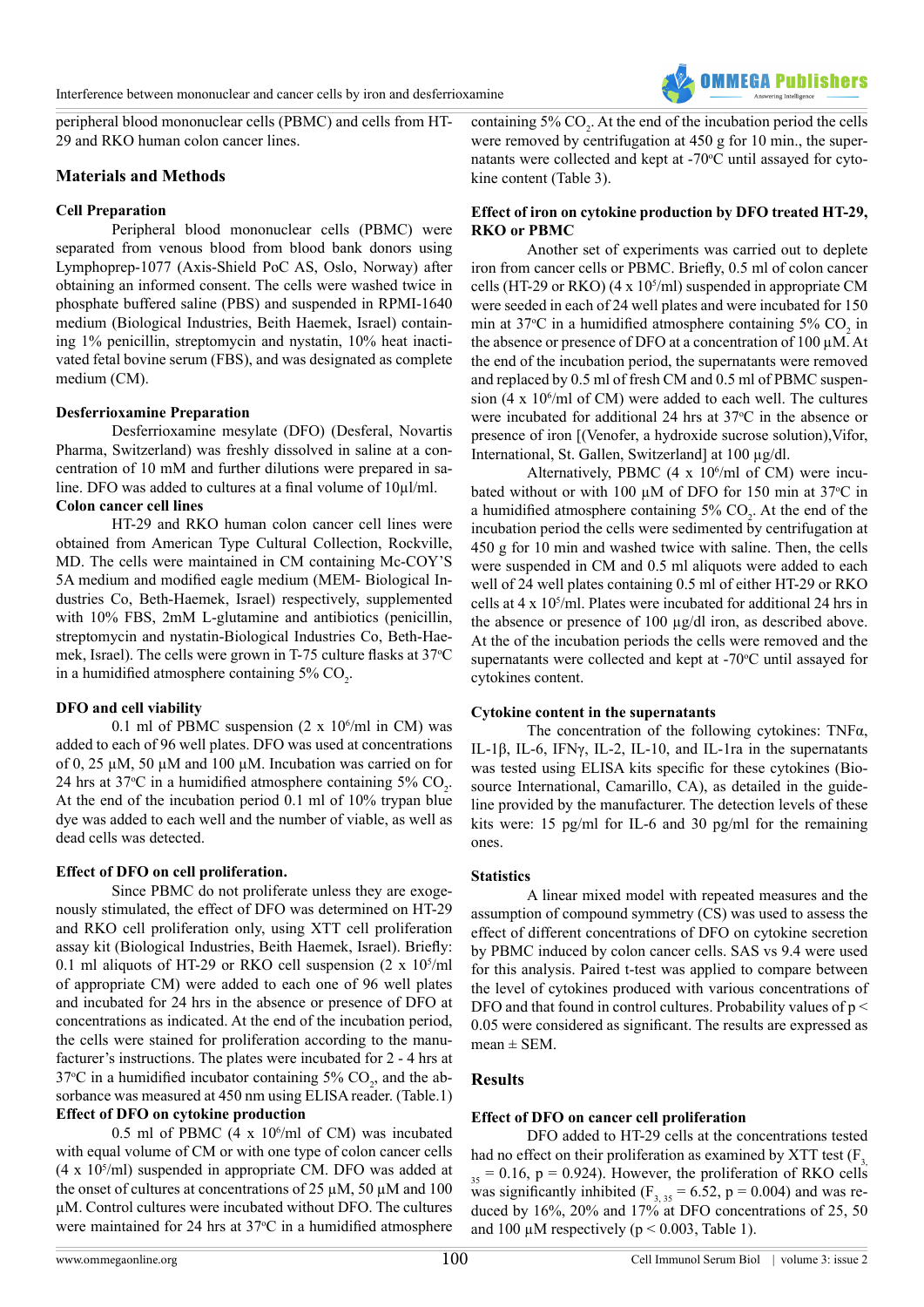Interference between mononuclear and cancer cells by iron and desferrioxamine



|             | <b>Table 1:</b> Effect of DFO on cell proliferation (XTT test).<br>HT-29- induced |    | <b>RKO-induced</b>      |              |  |  |
|-------------|-----------------------------------------------------------------------------------|----|-------------------------|--------------|--|--|
| <b>DFO</b>  | Absorbance<br>at 450 nm                                                           | p* | Absorbance<br>at 450 nm | P*           |  |  |
| 0           | $1841 \pm 115$                                                                    |    | $2118 \pm 44$           |              |  |  |
| $25 \mu M$  | $1832 \pm 100$                                                                    | NS | $1775 \pm 63$           | ${}_{0.001}$ |  |  |
| $50 \mu M$  | $1868 \pm 89$                                                                     | NS | $1694 \pm 94$           | ${}_{0.001}$ |  |  |
| $100 \mu M$ | $1767 \pm 122$                                                                    | NS | $1756 \pm 88$           | ${}_{0.002}$ |  |  |

**Table 1:** Effect of DFO on cell proliferation (XTT test).

HT-29 or RKO cells were incubated without (0) or with DFO at concentrations as indicated. After 24 hrs, cell proliferation was tested using XTT test as described in Materials and Methods section. The results are expressed as Mean  $\pm$  SEM of 9 experiments. P\* value represents statistically significant difference from cells incubated without DFO. NS - not statistically significant.

# **Effect of DFO and iron on pro-inflammatory cytokine production.**

# **TNFα**

DFO caused an inhibition of TNFα production by HT-

**Table 2:** Effect of DFO on pro-inflammatory cytokine production.

29 induced PBMC ( $F_{3, 18} = 14.56$ ,  $p < 0.0001$ ), whereas that induced by RKO cells was not affected  $(F_{3, 18} = 2.21, p = 0.121)$ . At DFO concentrations of 25, 50 and  $100 \mu$ M the production of TNF $\alpha$  induced by HT-29 cells was reduced by 22%, 24% and 11% respectively ( $p < 0.01$ , Table 2).

TNFα secretion by PBMC exposed to HT-29 cells incubated for 150 min with DFO followed by its removal was similar to that of the controls (Table 2a). However, addition of iron to this cultures, caused 22% reduction in TNFα production (p  $= 0.02$ ) as compared to control cultures. PBMC incubated with DFO followed by its removal and exposed to HT-29 cells produced TNFα similar to controls, and were not affected by addition of iron (Table 5). TNFα production by PBMC stimulated with RKO cells were not affected by any of the combinations used in this study that included either DFO or iron.

# **IL-1β**

The secretion of IL-1β by PBMC induced by both colon cancer cells was not affected significantly by 24 hrs of incubation with the above mentioned concentrations of DFO  $(F_{3,18})$ = 0.86, p = 0.48 for HT-29-induced IL-1 $\beta$  secretion and  $F_{3,18}$  =  $0.71$ ,  $p = 0.56$  for that induced by RKO cells, (Table 2).

| $DFO \mu M$        | TNF $\alpha$ , ng/ml (n = 7) |              | IL-1 $\beta$ , ng/ml (n = 7) |           | IL-6, $ng/ml (n = 7)$ |           | IFN $\gamma$ , ng/ml (n = 7) |             |
|--------------------|------------------------------|--------------|------------------------------|-----------|-----------------------|-----------|------------------------------|-------------|
|                    | $Mean \pm SEM$               | $P*$         | $Mean \pm SEM$               | $P*$      | $Mean \pm SEM$        | $P^*$     | $Mean \pm SEM$               | P*          |
| HT-29-induced      |                              |              |                              |           |                       |           |                              |             |
| $\bf{0}$           | $0.63 \pm 0.06$              | $=$          | $8.88 \pm 0.94$              |           | $27.12 \pm 0.85$      |           | $1.76 \pm 0.29$              |             |
| 25                 | $0.49 \pm 0.06$              | ${}_{0.002}$ | $8.59 \pm 9.35$              | <b>NS</b> | $25.39 \pm 0.26$      | <b>NS</b> | $1.38 \pm 0.32$              | $= 0.02$    |
| 50                 | $0.48 \pm 0.05$              | ${}_{0.001}$ | $8.75 \pm 0.90$              | <b>NS</b> | $25.50 \pm 0.29$      | <b>NS</b> | $1.48 \pm 0.30$              | $= 0.03$    |
| 100                | $0.56 \pm 0.06$              | ${}_{0.01}$  | $8.92 \pm 0.98$              | <b>NS</b> | $25.17 \pm 0.55$      | <b>NS</b> | $1.49 \pm 0.30$              | ${}_{0.01}$ |
| <b>RKO-induced</b> |                              |              |                              |           |                       |           |                              |             |
| $\mathbf{0}$       | $0.47 \pm 0.04$              |              | $7.70 \pm 0.87$              |           | $26.25 \pm 0.40$      |           | $3.15 \pm 0.40$              |             |
| 25                 | $0.48 \pm 0.06$              | <b>NS</b>    | $8.08 \pm 0.98$              | <b>NS</b> | $25.77 \pm 0.24$      | <b>NS</b> | $3.45 \pm 0.51$              | <b>NS</b>   |
| 50                 | $0.54 \pm 0.08$              | NS.          | $8.09 \pm 1.06$              | <b>NS</b> | $25.92 \pm 0.89$      | <b>NS</b> | $3.47 \pm 0.55$              | NS.         |
| 100                | $0.47 \pm 0.05$              | <b>NS</b>    | $8.00 \pm 0.95$              | <b>NS</b> | $24.50 \pm 0.34$      | <b>NS</b> | $3.26 \pm 0.44$              | <b>NS</b>   |

PBMC were incubated for 24 hrs with HT-29 or RKO colon cancer cells in the absence (0) or the presence of DFO at concentrations as indicated. The level of cytokines in the supernatants was tested by ELISA. The results are expressed as Mean  $\pm$  SEM of 7 experiments. P\* value represents statistically significant difference from cells incubated without DFO. NS - not statistically significant.

**Table 2a:** Effect of DFO and iron on HT-29 and RKO cells induced cytokine production.

| DFO 100µM          | TNF $\alpha$ , ng/ml (n = 6) |           | IFN $\gamma$ , ng/ml (n = 6) |              | IL-10, ng/ml ( $n = 6$ ) |                   | IL-1ra, ng/ml $(n = 6)$ |           |
|--------------------|------------------------------|-----------|------------------------------|--------------|--------------------------|-------------------|-------------------------|-----------|
|                    | $Mean \pm SEM$               | $P*$      | $Mean \pm SEM$               | $P^*$        | $Mean \pm SEM$           | $P*$              | $Mean \pm SEM$          | $P*$      |
|                    | HT-29-induced                |           |                              |              |                          |                   |                         |           |
| $\mathbf{0}$       | $0.76 \pm 0.08$              |           | $1.11 \pm 0.09$              |              | $1.23 \pm 0.13$          |                   | $2.07 \pm 0.05$         |           |
| $+DFO$             | $0.59 \pm 0.04$              | 0.0015    | $0.78 \pm 0.06$              | ${}_{0.001}$ | $0.53 \pm 0.06$          | ${}_{0.001}$      | $1.78 \pm 0.04$         | 0.015     |
| $\pm$ DFO          | $0.73 \pm 0.06$              | NS.       | $0.68 \pm 0.03$              | ${}_{0.002}$ | $0.79 \pm 0.09$          | ${}_{0.01}$       | $2.05 \pm 0.05$         | <b>NS</b> |
| $\pm$ DFO+ Iron    | $0.59 \pm 0.07$              | 0.02      | $0.95 \pm 0.08$              | ${}_{0.005}$ | $0.91 \pm 0.07$          | ${}_{0.05}$       | $2.17 \pm 0.12$         | <b>NS</b> |
| <b>RKO-induced</b> |                              |           |                              |              |                          |                   |                         |           |
| $\mathbf{0}$       | $0.71 \pm 0.07$              |           | $2.04 \pm 0.38$              |              | $0.84 \pm 0.11$          |                   | $1.94 \pm 0.20$         |           |
| $+DFO$             | $0.72 \pm 0.06$              | NS.       | $2.12 \pm 0.39$              | <b>NS</b>    | $0.39 \pm 0.05$          | ${}_{0.001}$      | $1.69 \pm 0.18$         | 0.010     |
| $\pm$ DFO          | $0.77 \pm 0.07$              | <b>NS</b> | $2.49 \pm 0.51$              | NS.          | $1.19 \pm 0.17$          | ${}_{0.005}$      | $2.10 \pm 0.16$         | <b>NS</b> |
| $\pm$ DFO+ Iron    | $0.69 \pm 0.07$              | <b>NS</b> | $1.72 \pm 0.27$              | NS.          | $1.19 \pm 0.15$          | ${}_{\leq 0.005}$ | $2.16 \pm 0.13$         | <b>NS</b> |

HT-29 or RKO colon cancer cells were incubated for 150 min in the absence (0) or presence of DFO at 100  $\mu$ M. At the end of the incubation period the supernatants were aspirated and replaced by equal volume of appropriate fresh CM  $(±)$ . PBMC were added to each well, and cultures were incubated for additional 24 hrs without or with iron at 100 µg/dl. The level of cytokines in the supernatants was tested by ELISA. The results are expressed as Mean ± SEM of 6 experiments. P\* value represents statistically significant difference from cells incubated without DFO. NS - not statistically significant.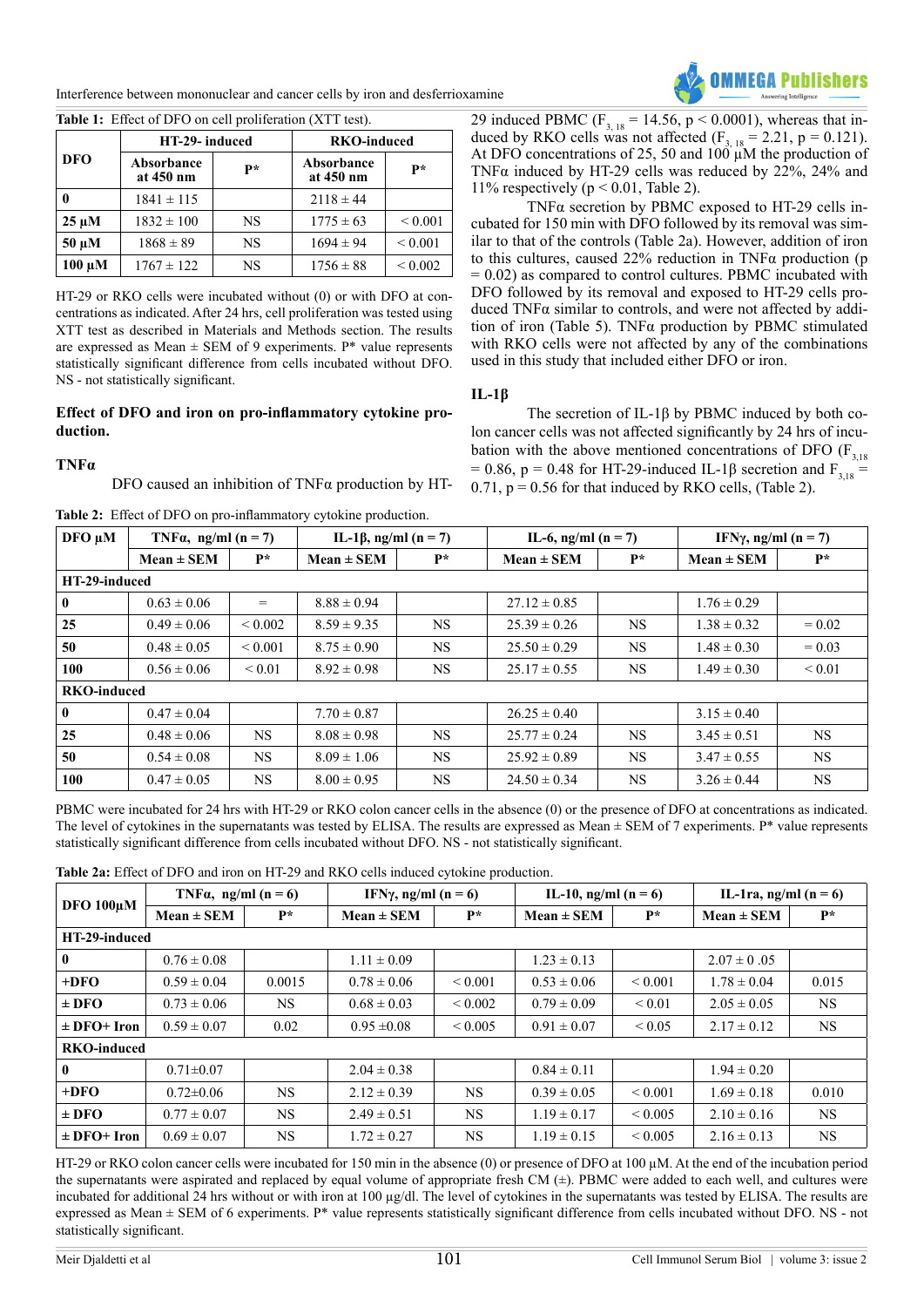

#### **IL-6**

24 hrs of incubation with DFO added at all concentrations had no significant effect on the secretion of IL-6 by PBMC stimulated with either HT-29 cells ( $F_{3.18} = 2.73$ , p = 0.0744) or by RKO cells  $(F_{3, 18} = 1.96, p = 0.15,$  (Table 2).

### **IFNγ**

IFNγ production by PBMC stimulated with HT-29 cells was reduced following 24 hrs of incubation with DFO ( $F_{3,18}$  = 5.24,  $p = 0.009$ ). At DFO concentrations of 25, 50 and 100  $\mu$ M it was lowered by 21.5%, 16% and 15%, respectively ( $p < 0.03$ ). IFNγ secretion by PBMC stimulated with RKO cells was not affected by addition of DFO  $(F_{3,18} = 1.69, p = 0.204)$  (Table 2). The production of IFNγ by PBMC incubated with HT-29 cells exposed to DFO followed by its removal was lower by 37% (p  $< 0.001$ ) and remained reduced by 39% (p  $< 0.002$ ) after iron addition (Table 4). IFNγ secretion by PBMC exposed to DFO followed by its removal and stimulated by HT-29 cells remained slightly lower by 5% ( $p < 0.05$ ) compared to the control and was further reduced by 25% ( $p < 0.03$ ) following addition of iron (Table 5). IFNγ secretion by PBMC induced by RKO cells was not affected by any of the procedures carried out in this study (Tables 4 and 5).

## **Effect of DFO and iron on anti-inflammatory cytokine production**

#### **IL-10**

A dose dependent inhibition of IL-10 production by HT-29 and RKO stimulated PBMC was found when DFO was added (F<sub>3,18</sub> = 51.43, p < 0.0001 and F<sub>3,18</sub> = 26.24, p < 0.0001, respectively). At DFO concentrations of 25, 50 and 100 µM the generation of IL-10 induced by HT-29 cells was inhibited by

**Table 3:** Effect of DFO on anti-inflammatory cytokine production.

54%, 54%, and 57% respectively ( $p < 0.0001$ ) and that induced by RKO cells was reduced by 33% ( $p = 0.01$ ), 44% and 54%  $(p < 0.001)$ , respectively (Table 3). HT-29 cells incubated with DFO for 150 min following by its removal and further incubated with PBMC for 24 hrs. caused a significantly inhibition of IL-10 secretion by 36% ( $p < 0.01$ ) that remained lower by 26% ( $p <$ 0.05) when iron was added (Table 4). At the same culture conditions the secretion of IL-10 by RKO-stimulated PBMC was 42% higher ( $p < 0.005$ ) as compared with control cultures, and remained higher (42%,  $p < 0.005$ ) when iron was added (Table 4). The production of IL-10 by DFO treated PBMC followed by its removal and exposed to HT-29 or RKO cells was similar to that of controls (Table 5). Addition of iron to these cultures caused increased IL-10 secretion by 15% ( $p < 0.02$ ) and 13%  $(p < 0.001)$  when PBMC were stimulated with HT-29 and RKO cells, respectively (Table 5).

#### **IL-1ra**

The generation of IL-1ra by PBMC induced by HT-29 or RKO cells was reduced following incubation with DFO  $(F_{3,18})$ = 10.6, p < 0.001 and  $F_{3,18}$  = 3.31, p < 0.05, respectively). IL-1ra secretion by PBMC induced by HT-29 cell was lowered by 19%, 14% and 14% ( $p < 0.03$ ) in the presence of DFO at 25, 50 and 100 µM, and that induced by RKO cells was reduced by 13% (p  $= 0.01$ ) at 100 µM DFO only (Table 2). The secretion of IL-1ra induced by DFO treated HT-29 or RKO cells or by DFO-treated PBMC exposed to malignant cells, did not differ significantly from that of the controls, when DFO was removed from colon cancer cells before exposure to PBMC (Table 4) or from PBMC before stimulation with cancer cells (Table 5). Secretion of IL-1ra was not affected by addition of iron to these cultures (Tables 4 and 5).

|              |                                     |              | IL-10 $\text{ng/ml (n=7)}$ |                | IL-1ra ng/ml $(n=7)$ |             |                 |                |
|--------------|-------------------------------------|--------------|----------------------------|----------------|----------------------|-------------|-----------------|----------------|
| $DFO \mu M$  | HT-29-induced<br><b>RKO-induced</b> |              | HT-29-induced              |                | <b>RKO-induced</b>   |             |                 |                |
|              | $Mean \pm SEM$                      | $P^*$        | $Mean \pm SEM$             | $\mathbf{p} *$ | $Mean \pm SEM$       | $P*$        | $Mean \pm SEM$  | $\mathbf{p}$ * |
| $\mathbf{0}$ | $1.32 \pm 0.14$                     |              | $0.82 \pm 0.07$            |                | $1.77 \pm 0.12$      |             | $1.37 \pm 0.10$ |                |
| 25           | $0.61 \pm 0.07$                     | ${}_{0.001}$ | $0.55 \pm 0.07$            | ${}_{0.01}$    | $1.44 \pm 0.14$      | ${}_{0.01}$ | $1.33 \pm 0.18$ | <b>NS</b>      |
| 50           | $0.61 \pm 0.06$                     | ${}_{0.001}$ | $0.46 \pm 0.04$            | ${}_{0.001}$   | $1.53 \pm 0.16$      | ${}_{0.03}$ | $1.42 \pm 0.19$ | <b>NS</b>      |
| 100          | $0.57 \pm 0.07$                     | ${}_{0.001}$ | $0.38 \pm 0.03$            | ${}_{0.001}$   | $1.53 \pm 0.14$      | ${}< 0.02$  | $1.19 \pm 0.13$ | ${}_{0.01}$    |

PBMC were incubated for 24 hrs with HT-29 or RKO colon cancer cells in the absence (0) or the presence of DFO at concentrations as indicated. The level of cytokines in the supernatants was tested by ELISA. The results are expressed as Mean  $\pm$  SEM of 7 experiments. P\* value represents statistically significant difference from cells incubated without DFO. NS - not statistically significant.

| Table 4: Effect of DFO and iron on cytokine secretion. |  |  |  |
|--------------------------------------------------------|--|--|--|
|--------------------------------------------------------|--|--|--|

|                    | TNF $\alpha$ , ng/ml (n = 6) |           | IFN $\gamma$ , ng/ml (n = 6) |                   | IL-10, ng/ml (n = 6) |              |                 | IL-1ra, ng/ml $(n = 6)$ |  |
|--------------------|------------------------------|-----------|------------------------------|-------------------|----------------------|--------------|-----------------|-------------------------|--|
| DFO $100\mu$ M     | $Mean \pm SEM$               | $P^*$     | $Mean \pm SEM$               | $P^*$             | $Mean \pm SEM$       | $P*$         | $Mean \pm SEM$  | $P^*$                   |  |
| HT-29-induced      |                              |           |                              |                   |                      |              |                 |                         |  |
| $\overline{0}$     | $0.76 \pm 0.08$              |           | $1.11 \pm 0.09$              |                   | $1.23 \pm 0.13$      |              | $2.07 \pm 0.05$ |                         |  |
| <b>DFO</b>         | $0.73 \pm 0.06$              | <b>NS</b> | $0.78 \pm 0.06$              | ${}_{0.001}$      | $0.79 \pm 0.09$      | ${}_{0.01}$  | $2.05 \pm 0.05$ | <b>NS</b>               |  |
| DFO+ Iron          | $0.59 \pm 0.07$              | $=0.02$   | $0.68 \pm 0.03$              | ${}_{\leq 0.002}$ | $0.91 \pm 0.07$      | ${}_{0.05}$  | $2.17 \pm 0.12$ | <b>NS</b>               |  |
| <b>RKO-induced</b> |                              |           |                              |                   |                      |              |                 |                         |  |
| $\mathbf{0}$       | $0.71 \pm 0.07$              |           | $2.04 \pm 0.38$              |                   | $0.84 \pm 0.11$      |              | $1.94 \pm 0.20$ |                         |  |
| <b>DFO</b>         | $0.77 \pm 0.07$              | <b>NS</b> | $2.49 \pm 0.51$              | <b>NS</b>         | $1.19 \pm 0.17$      | ${}_{0.005}$ | $2.10 \pm 0.16$ | <b>NS</b>               |  |
| DFO+ Iron          | $0.69 \pm 0.07$              | <b>NS</b> | $1.72 \pm 0.27$              | <b>NS</b>         | $1.19 \pm 0.15$      | ${}_{0.005}$ | $2.16 \pm 0.13$ | <b>NS</b>               |  |

HT-29 or RKO colon cancer cells were incubated for 2.5 hrs in the absence (0) or presence of DFO at 100  $\mu$ M. At the end of the incubation pe-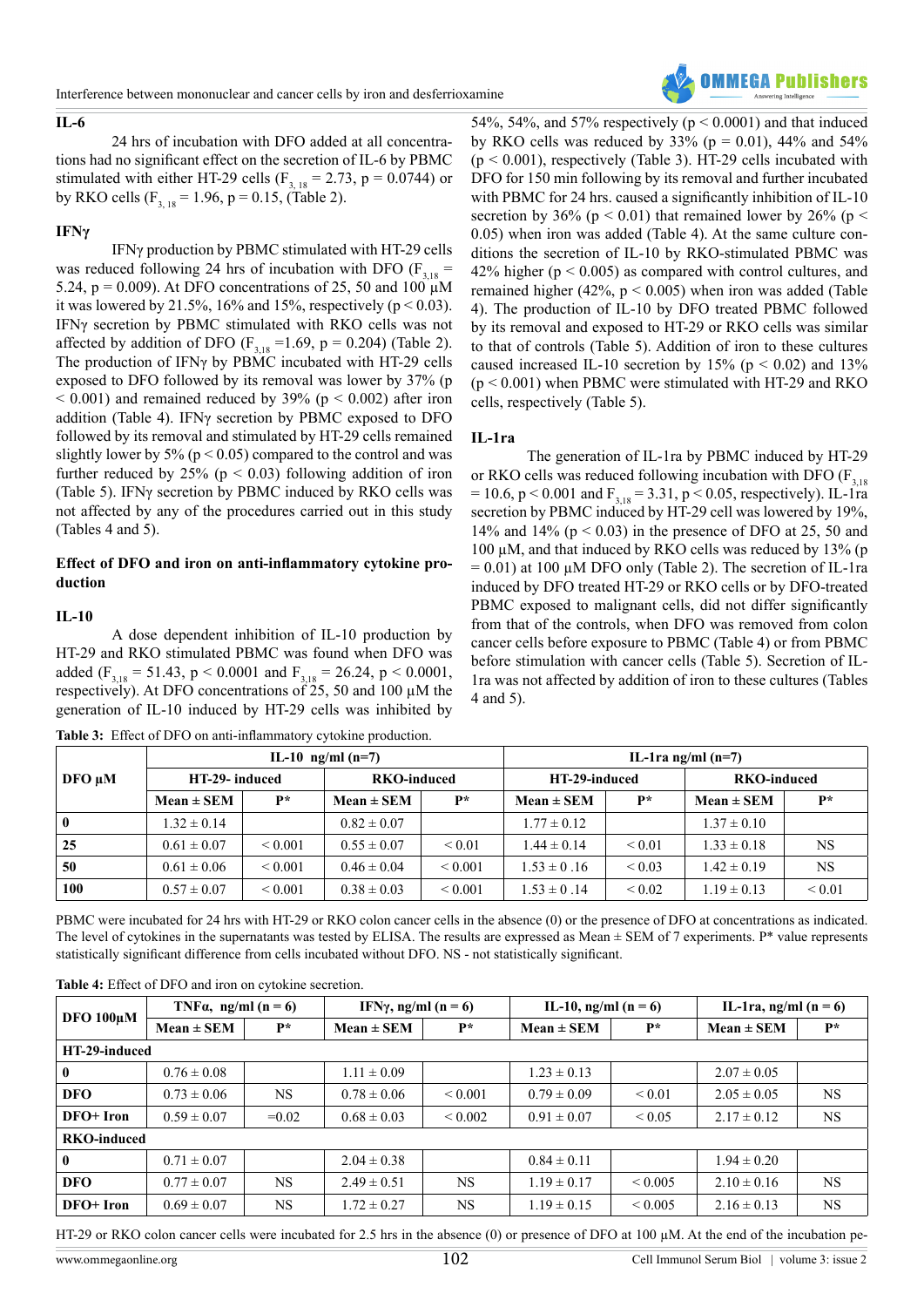#### Interference between mononuclear and cancer cells by iron and desferrioxamine

riod the supernatants were aspirated and replaced by equal volume of appropriate fresh CM. PBMC were added to each well, and cultures were incubated for additional 24 hrs without or with iron at 100 µg/dl. The level of cytokines in the supernatants was tested by ELISA. The results are expressed as Mean ± SEM of 6 experiments. P\* value represents statistically significant difference from cells incubated without DFO. NS - not statistically significant.

| DFO 100µM          | TNF $\alpha$ , ng/ml (n = 6) |           | IFN $\gamma$ , ng/ml (n = 6) |              | IL-10, ng/ml $(n = 6)$ |              | IL-1ra, ng/ml $(n = 6)$ |            |  |
|--------------------|------------------------------|-----------|------------------------------|--------------|------------------------|--------------|-------------------------|------------|--|
|                    | $Mean \pm SEM$               | $P*$      | $Mean \pm SEM$               | $P*$         | $Mean \pm SEM$         | $P^*$        | $Mean \pm SEM$          | $P^*$      |  |
|                    | HT-29-induced                |           |                              |              |                        |              |                         |            |  |
| $\mathbf{0}$       | $0.51 \pm 0.02$              |           | $2.93 \pm 0.42$              |              | $1.49 \pm 0.14$        |              | $2.00 \pm 0.17$         |            |  |
| $+DFO$             | $0.40 \pm 0.01$              | 0.0015    | $2.49 \pm 0.36$              | ${}_{0.005}$ | $0.64 \pm 0.06$        | ${}_{0.001}$ | $1.72 \pm 0.15$         | ${}< 0.02$ |  |
| $\pm$ DFO          | $0.52 \pm 0.05$              | NS.       | $2.8 \pm 0.44$               | ${}_{0.05}$  | $1.46 \pm 0.13$        | NS.          | $1.85 \pm 0.15$         | NS.        |  |
| $\pm$ DFO+ Iron    | $0.46 \pm 0.03$              | <b>NS</b> | $2.18 \pm 0.26$              | ${}_{0.03}$  | $1.71 \pm 0.16$        | ${}< 0.02$   | $1.91 \pm 0.08$         | NS.        |  |
| <b>RKO-induced</b> |                              |           |                              |              |                        |              |                         |            |  |
| $\mathbf{0}$       | $0.77 \pm 0.04$              |           | $1.53 \pm 0.16$              |              | $1.43 \pm 0.09$        |              | $1.73 \pm 0.14$         |            |  |
| $+DFO$             | $0.78 \pm 0.06$              | <b>NS</b> | $1.65 \pm 0.17$              | <b>NS</b>    | $0.67 \pm 0.04$        | ${}_{0.001}$ | $1.51 \pm 0.12$         | 0.01       |  |
| $\pm$ DFO          | $0.77 \pm 0.05$              | <b>NS</b> | $1.77 \pm 0.13$              | <b>NS</b>    | $1.45 \pm 0.09$        | <b>NS</b>    | $1.73 \pm 0.14$         | <b>NS</b>  |  |
| $\pm$ DFO+ Iron    | $0.82 \pm 0.04$              | <b>NS</b> | $1.61 \pm 0.11$              | <b>NS</b>    | $1.62 \pm 0.09$        | ${}_{0.001}$ | $1.75 \pm 0.16$         | <b>NS</b>  |  |

|  | Table 5: Effect of DFO and iron on PBMC on cytokine production induced by malignant cells. |  |  |  |  |
|--|--------------------------------------------------------------------------------------------|--|--|--|--|
|--|--------------------------------------------------------------------------------------------|--|--|--|--|

PBMC were incubated for 150 min in the absence (0) or presence of DFO at 100  $\mu$ M. At the end of the incubation period the supernatants were aspirated and the cells were twice washed with saline and re-suspended in fresh CM (±). PBMC were added to each well, containing either HT-29 or RKO cells, and cultures were incubated for additional 24 hrs without or with iron at 100 µg/dl. The level of cytokines in the supernatants was tested by ELISA. The results are expressed as Mean  $\pm$  SEM of 6 experiments. P\* value represents statistically significant difference from cells incubated without DFO. NS-not statistically significant.

# **Discussion**

Considering the important task of macrophages in iron homeostasis and particularly their capacity to store iron from sequestered red blood cells<sup>[\[13\]](#page-5-8)</sup> we have assumed that PBMC obtained from healthy individuals possess a certain amount of iron. Therefore, in order to evaluate the role of iron in the cross talk between PBMC and colon carcinoma cells from the two lines, we removed first the iron from the culture containing PBMC and the cancer cells using various concentrations of DFO. However, we had to considerate that DFO, similarly to iron, is tightly involved in both immunological and anti-proliferative events[\[16-18\]](#page-5-9). Indeed, addition of DFO to PBMC incubated with HT-29 cancer cells caused inhibition in TNFα, IFNγ, IL-1ra and IL-10 secretion, i.e. a suppressed expression of several pro- and anti-inflammatory cytokines examined in the study. However, when the same experiment was carried out with RKO stimulated PBMC this effect was observed only on the generation of IL-1ra and IL-10. These results point out to the capacity of DFO to affect differently the immune cross-talk between PBMC and colon cancer cells from the two lines used in this work. Studies have shown that DFO may modulate cytokine production by a number of cytokine pro-ducing cells<sup>[\[17\]](#page-5-10)</sup> and it has a marked anti-cancer effect<sup>[\[19\]](#page-5-11)</sup>. A pronounced blockade of IL-6 production was one of the noticeable findings in pigs undergoing acute hepatic ischemia followed by an improvement of sepsis inflammatory response and multiple organ dysfunction[s\[20\].](#page-5-12) It has been reported that DFO was able to enhance expression of IFNγ by cells of hepatocellular carcinoma lines with a consequent anti-proliferative effect and induction of apoptosis<sup>[\[21,22\]](#page-5-13)</sup>. Similar findings have been observed when colon cancer cells were treated with DFO<sup>[23]</sup>. Accordingly, it has been suggested that iron chelators may serve as an additional medication against cancer<sup>[19,24,25]</sup>. In our hands DFO, at all three concentrations applied in the study, exerted a significant proliferation inhibition on RKO cells only. As for the effect of DFO on human

PBMC it has been examined and reported in a previous work $[17]$ . In short, DFO caused an enhanced dose dependent production of IL-1β, IL-6 and IL-1ra, whereas that of IL-2 and IFNγ was lowered. Addition of iron reversed the effect of DFO as for the secretion of IL-2 and IL-10 only.

The next step in our study was to evaluate the cell type that its iron depletion affects the cross talk between PBMC and colon carcinoma cells. For this goal we carried out two experiments. One, to examine cytokine production by iron depleted PBMC incubated with carcinoma cells and the second – cytokine production by PBMC incubated with iron depleted malignant cells. Iron depleted PBMC incubated with HT-29 non-depleted cells revealed inhibited secretion of IFNγ only. The capacity of RKO cells for cytokine production was not affected in this set of experiments. On the other hand, when non-depleted PBMC were incubated with DFO depleted HT-29 cells, there was a decreased generation of IFNγ and IL-10 whereas incubation of PBMC incubated with iron depleted TKO cells caused a marked increase of the anti-inflammatory IL-10.

An additional line of experiments was designed to detect the effect of iron added to incubation mixtures containing either depleted PBMC with non-depleted malignant cells or non-depleted PBMC with DFO depleted cancer cells. Here again, the results were cell-dependent. While addition of iron to suspension containing iron depleted PBMC and non- depleted HT-29 cells caused an inhibited secretion of IFNγ and an elevated IL-10 production, the same procedure using RKO cells induced an increased generation of IL-10 only. Iron added to cell suspensions containing non-depleted PBMC with depleted HT-29 cancer cells resulted in a decreased secretion of TNFα, IFNγ and IL-10 by the immune cells, whereas addition of iron to non-depleted PBMC with DFO depleted RKO cells resulted in increased production of IL-10.

The findings in the present study demonstrate that both iron and DFO may affect the immune balance between PBMC